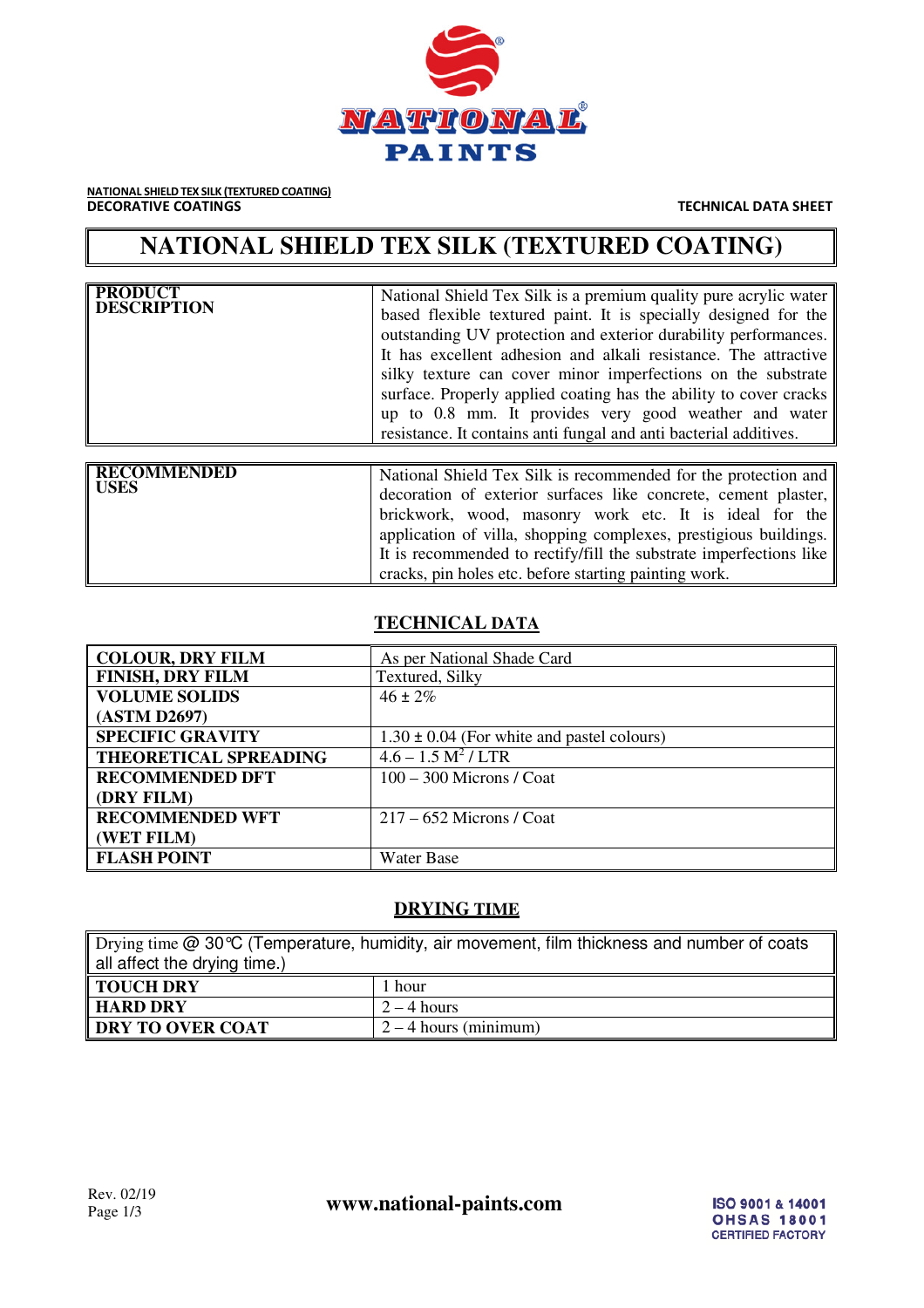

# **NATIONAL SHIELD TEX SILK (TEXTURED COATING)**<br>**DECORATIVE COATINGS**

## **ADVANTAGES**

| NATIONAL SHIELD TEX SILK | Outstanding UV protection and exterior durability, excellent       |
|--------------------------|--------------------------------------------------------------------|
|                          | adhesion and alkali resistance, attractive silky texture, flexible |
|                          | membrane, cracks tolerance up to 0.8 mm, very good weather         |
|                          | and water resistance                                               |

#### **APPLICATION INSTRUCTION**

| <b>SURFACE PREPARATION</b> | Before application, the surface should be sound, clean and free  |
|----------------------------|------------------------------------------------------------------|
|                            | from oil, grease, loose particles, dust, etc. Any defects on the |
|                            | substrate should be rectified before starting painting.          |
|                            | Application can be done by the recommended application           |
|                            | methods.                                                         |

#### **APPLICATION DATA**

| <b>APPLICATION METHOD</b> | Roller, Brush or Spray (special hopper gun)          |  |
|---------------------------|------------------------------------------------------|--|
| <b>CLEANING/THINNING</b>  | Water                                                |  |
| <b>THINNER (VOLUME)</b>   | Maximum up to 10% (depends on method of application) |  |

| <b>SYSTEM</b>                                                   |                                                                                                                          |           |
|-----------------------------------------------------------------|--------------------------------------------------------------------------------------------------------------------------|-----------|
| <b>RECOMMENDED SYSTEM</b><br>To be applied on prepared surface. | National Acrylic Primer (W.B) or National Shield : 1 Coat<br>Alkali Resistant Primer or National Aqua Siloxane<br>Primer |           |
|                                                                 | National Shield Tex Silk                                                                                                 | : 2 Coats |

## **NATIONAL/INTERNATIONAL TEST CERTIFICATES**

| Sr.<br>No. | <b>Test Description</b>       | <b>Test Reference</b> | <b>Compliance</b>             |
|------------|-------------------------------|-----------------------|-------------------------------|
|            | VOC-                          | <b>USEPA 8260</b>     | Local Regulatory Requirements |
|            | <b>Crack Bridging Ability</b> | ASTM C 836:1995       |                               |

#### **ADDITIONAL DATA**

| <b>SHELF LIFE @ 30°C</b> | 18 months, in original sealed container, with proper storage |
|--------------------------|--------------------------------------------------------------|
|                          | conditions.                                                  |

**TECHNICAL DATA SHEET**